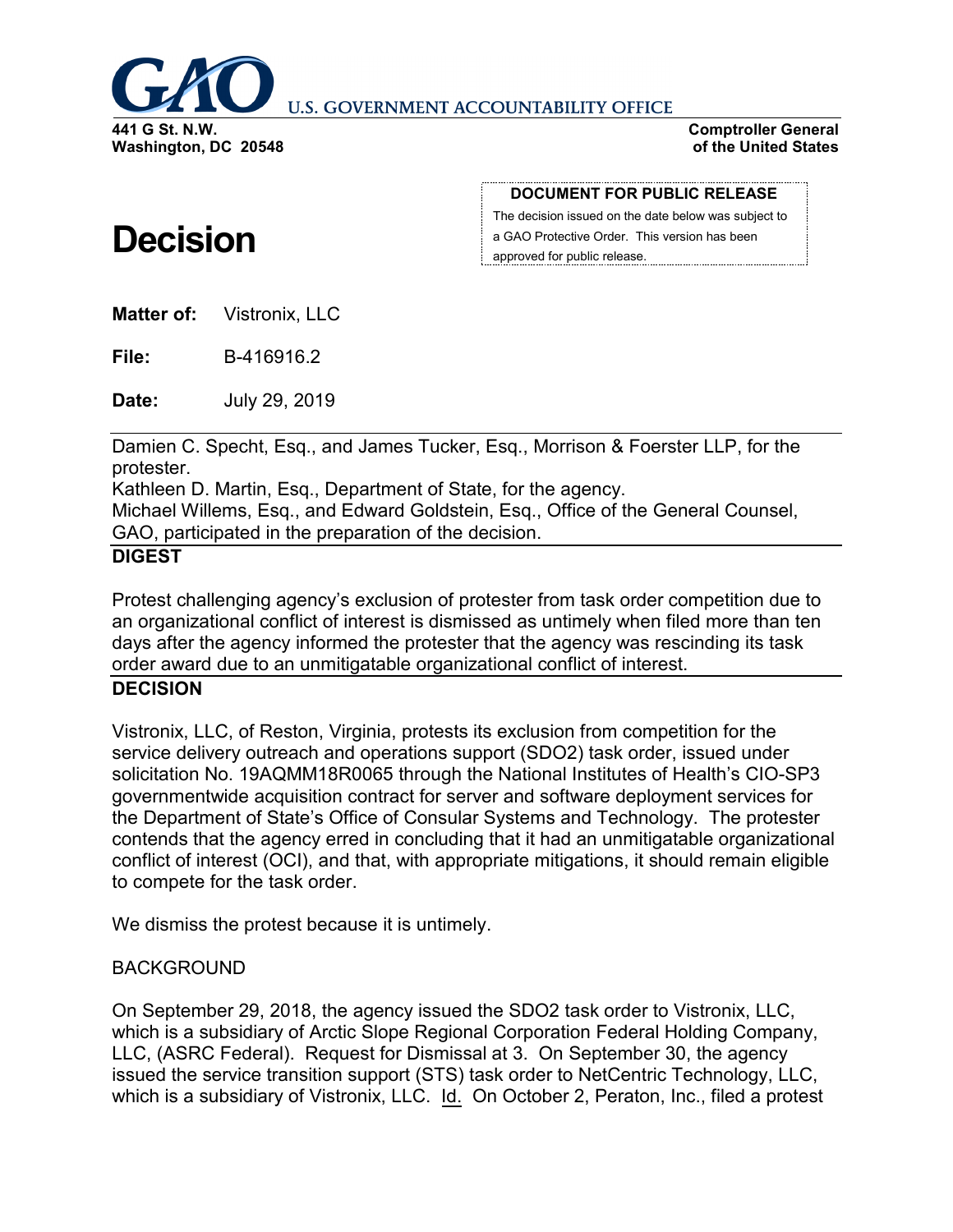with our Office concerning the award of the SDO2 task order to Vistronix. Id. Peraton alleged that the award was improper because of unmitigated or unmitigatable impaired objectivity and unequal access to information OCIs. Id. Specifically, among other things, Peraton contended that the STS task order would involve NetCentric evaluating work performed by Vistronix, its parent company, under the SDO2 task order. Peraton's Protest at 15-21. On October 3, 2018, Advanced Software Systems, Inc. filed a protest with our Office challenging the issuance of the STS task order, and later filed a supplemental protest that involved OCI allegations similar to those alleged by Peraton. Request for Dismissal at 4.

Subsequently, the agency represented that it would take corrective action by conducting an OCI investigation and reviewing other protest grounds, and our Office dismissed the OCI protests on that basis.<sup>[1](#page-1-0)</sup> ld. at 3-4 n. 3-4. Relevant to this protest, the corrective action notice in Peraton's protest indicated that, following the OCI investigation, the agency reserved the right to reaffirm the award, or, in the alternative, would reassess the award determination and issue a new source selection decision if necessary. Corrective Action Notice at 1.

On October 29, the agency informed Vistronix and NetCentric that the agency was investigating a possible impaired objectivity OCI related to NetCentric's performance of the STS task order. See Request for Dismissal, exh. A, Email from Contracting Officer to Vistronix, Oct. 29, 2018. Specifically, the agency noted that the STS task order involved both evaluating work performed by Vistronix under the SDO2 task order, and potentially making recommendations that could result in additional work for Vistronix. Id. Additionally, the agency indicated that it was investigating a potential unequal access to information OCI because NetCentric would, in the course of performing the STS task order, have unfair access to proprietary materials of Vistronix's competitors. Id. The agency solicited information from NetCentric and Vistronix regarding the OCI, and both firms filed detailed responses. See Id.; Request for Dismissal, exh. B, Email from Contracting Officer to Netcentric, Oct. 25, 2018.

On January 31, 2019, the agency sent an email to NetCentric, indicating that the OCI investigation was still ongoing, but asking if Vistronix would consider withdrawal from the SDO2 competition to resolve the OCI issue without any further delay. Request for Dimissal, exh. C, Email from Contracting Officer to Netcentric, Jan. 31, 2019 at 1. The agency indicated that, if Vistronix were prepared to withdraw, performance by NetCentric under the STS task order could begin immediately. Id. On February 21, an official at ASRC Federal responded requesting an opportunity for discussion, but declining to withdraw Vistronix's proposal. Request for Dimissal, exh. D, Email from ASRC Federal to Contracting Officer, Feb. 7, 2019 at 1.

<span id="page-1-0"></span><sup>&</sup>lt;sup>1</sup> While the OCI protest ground in Advanced Software Systems's protest was dismissed as academic, the remainder of Advanced Software Systems's protest was denied on the merits. See Advanced Software Systems, Inc., B-414892.2, et al., Jan. 7, 2019, 2019 CPD ¶ 143 at 1 n. 1.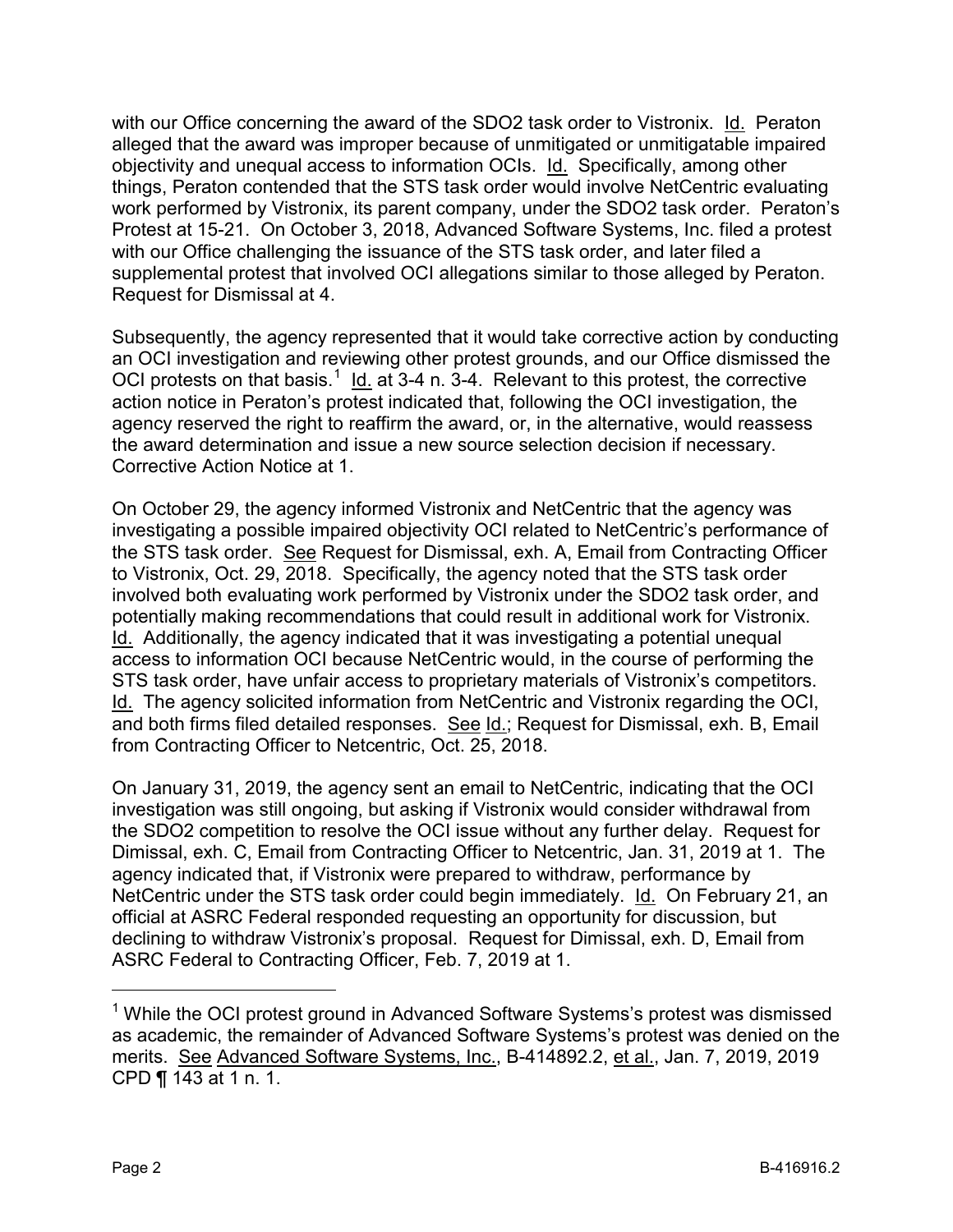On March 27, the agency concluded that the SDO2 and STS task orders involved overlapping services such that there was an inherent conflict, which would prevent affiliated companies from performing both task orders. Request for Dismissal at 6. On April 10, the agency sent an email to Vistronix, informing Vistronix that the agency had completed its OCI review, and concluded that "a conflict of interest exists that cannot be mitigated. Therefore, the award of [the SDO2 task order] will be rescinded." Protest, exh. E, Email from Contracting Officer to Vistronix, Apr. 10, 2019. On the same day, the agency sent an email to NetCentric informing it that the OCI investigation had concluded, and that the stop work order on the STS contract would be lifted, but that modifications would be forthcoming concerning the period of performance and the OCI language in the task order. Request for Dismissal, exh. E, Email from Contracting Officer to Netcentric, Apr. 10, 2019.

On April 11, Vistronix sent a detailed set of questions to the agency inquiring, among other things, about the specific nature of the OCI that the agency found, and whether it remained eligible to compete for the SDO2 task order. See Protest, exh. F, Vistronix Questions Concerning OCI Finding at 1-2. On April 24, the agency responded to Vistronix's questions, providing more detail about the agency's findings and confirming that Vistronix would not be eligible to compete for the SDO2 task order. Protest, exh. G, Agency Response to Questions at 1-3.

On May 3, Vistronix filed an agency-level protest concerning the agency's OCI decision, and on May 9, the agency dismissed that protest as untimely. Request for Dismissal at 8. On May [2](#page-2-0)0, 2019, this protest followed. $<sup>2</sup>$ </sup>

#### **DISCUSSION**

The protester contends that the agency erred in concluding that an OCI exists, and, in the alternative, proposed several mitigations that the protester believes would, separately or in combination, effectively mitigate any OCI that may exist. Protest at 13- 19. Accordingly, the protester argues that it should remain eligible to compete for the SDO2 task order.<sup>[3](#page-2-1)</sup> Id. For the reasons discussed below, we conclude that this protest is untimely.

<span id="page-2-0"></span> $2$  The SDO2 task order is valued at \$164,675,833, and, accordingly, this protest is within our jurisdiction to hear protests of task orders placed under civilian agency IDIQ contracts valued in excess of \$10 million. 41 U.S.C. § 4106(f)(2).

<span id="page-2-1"></span> $3$  Our Regulations provide that an interested party may protest the termination of a contract, if the protest alleges that the termination was based on improprieties in the award of the contract. 4 C.F.R. § 21.1(a). Here, however, the protester represents that it is not challenging the agency's decision to rescind its task order, but rather its exclusion from the ongoing competition. Protester's Response to Request for Dismissal at 6 n.4.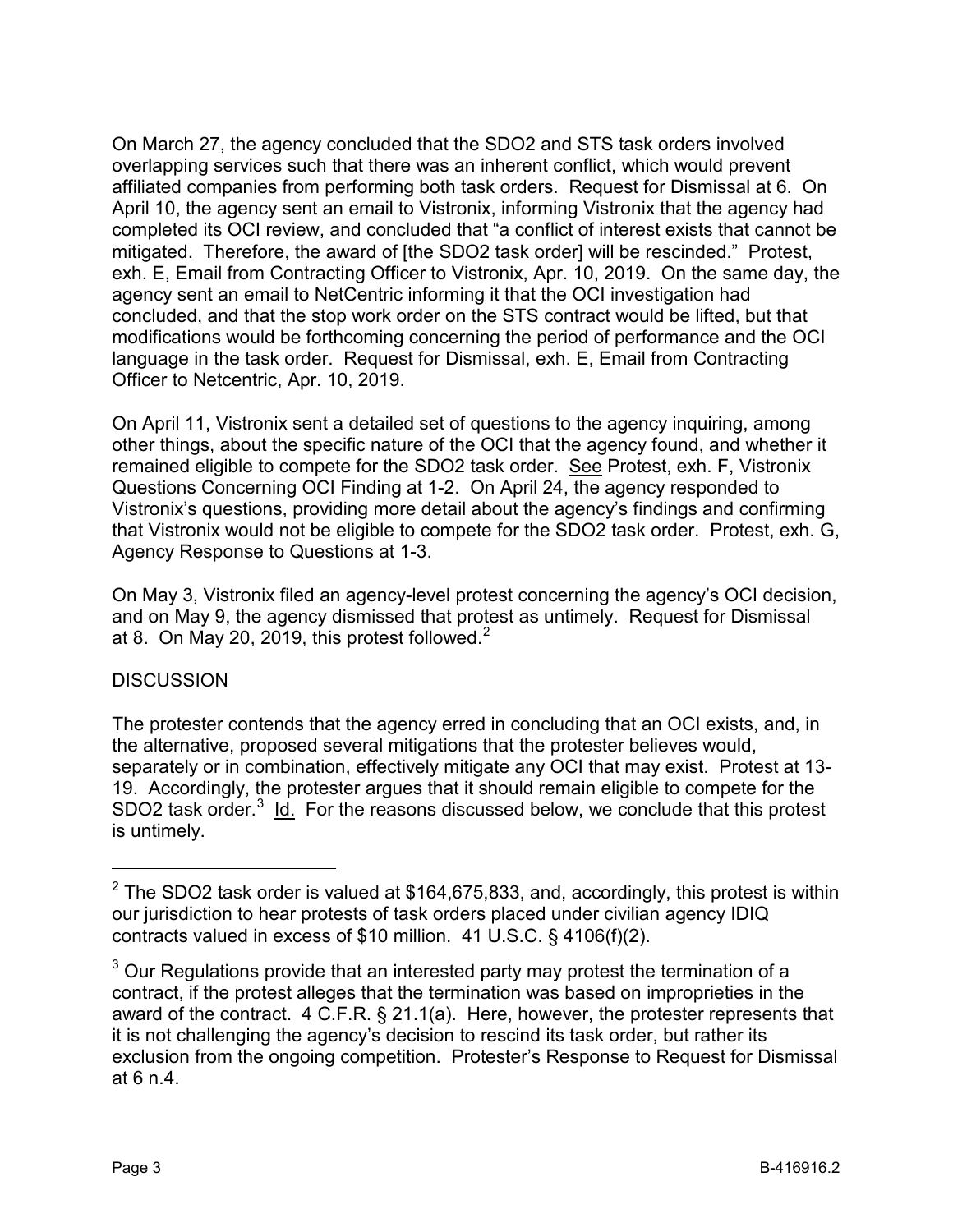#### Procedural Matter

As a preliminary matter, Peraton sought to intervene in the instant protest, alleging that it should be acknowledged as an intervenor because it was competing for this procurement and believed that it had a substantial prospect of receiving award if Vistronix's protest were denied. Peraton's Response to Protester's Objection to Intervention at 1-3. Additionally, Peraton noted that it had filed the prior protest that prompted the agency's OCI investigation, which it argued weighed in favor of acknowledging it as an intervenor. Id. at 4. We declined to acknowledge Peraton as an intervenor in this protest.

This protest, challenging Vistronix's exclusion from the SDO2 competition prior to a new award, is directly analogous to other varieties of pre-award protest in which we do not typically admit intervenors, such as protests contesting a protester's exclusion from the competitive range, or protests of the scope of an agency's corrective action. As our descriptive guide notes, permitting intervention in a pre-award protest is generally the exception, not the rule. Bid Protests at GAO: A Descriptive Guide, GAO-18-510SP (May, 2018) at 15. For example, where an offeror protests its exclusion from the competitive range, we have generally admitted intervenors only in limited circumstances, such as where the intervenor was the only other offeror, where an agency established a competitive range including only one offeror, or where the intervenor was the apparent awardee. See, e.g., Bannum Inc., B-411074.5, Oct. 10, 2017, 2017 CPD ¶ 313 (intervenor was only other offeror); Enterprise Services, B-414513.2, et al., July 6, 2017, 2017 CPD ¶ 241 (competitive range included only the intervenor); The Austin Company, B-291482, Jan. 7, 2003, 2003 CPD ¶ 41 (intervenor was the apparent awardee). In these decisions, the underlying circumstances clearly established that the intervenor appeared to have a substantial prospect of receiving award if the protest was denied. By contrast, Peraton's allegations that it has a substantial prospect of receiving award are only supported by the facts that its proposal was lower-priced and possibly higher-rated than Vistronix's proposal, coupled with the fact that it was the incumbent contractor. Peraton's Response to Protester's Objection to Intervention at 3. These facts are insufficient to establish that Peraton has a substantial prospect of receiving award if Vistronix's protest were denied.

With respect to Peraton's argument concerning the specific history of this case, we likewise see no basis to acknowledge Peraton as an intervenor. While Peraton is correct that it was previously an interested party to bring a protest concerning Vistronix's OCI, the legal standards applied to determine whether a party is interested to protest a procurement and whether a party is permitted to intervene in an ongoing protest are entirely separate as a regulatory matter. Compare 4 C.F.R. § 21.0(a)(1) with (b)(1). In this case, the prior procurement history has no bearing on the question of whether Peraton is an intervenor as contemplated by our Regulations. Accordingly, we concluded that Peraton failed to establish that it "appear[ed] to have a substantial prospect of receiving an award" in the sense contemplated by our Regulations. See 4 C.F.R. § 21.0(b)(1).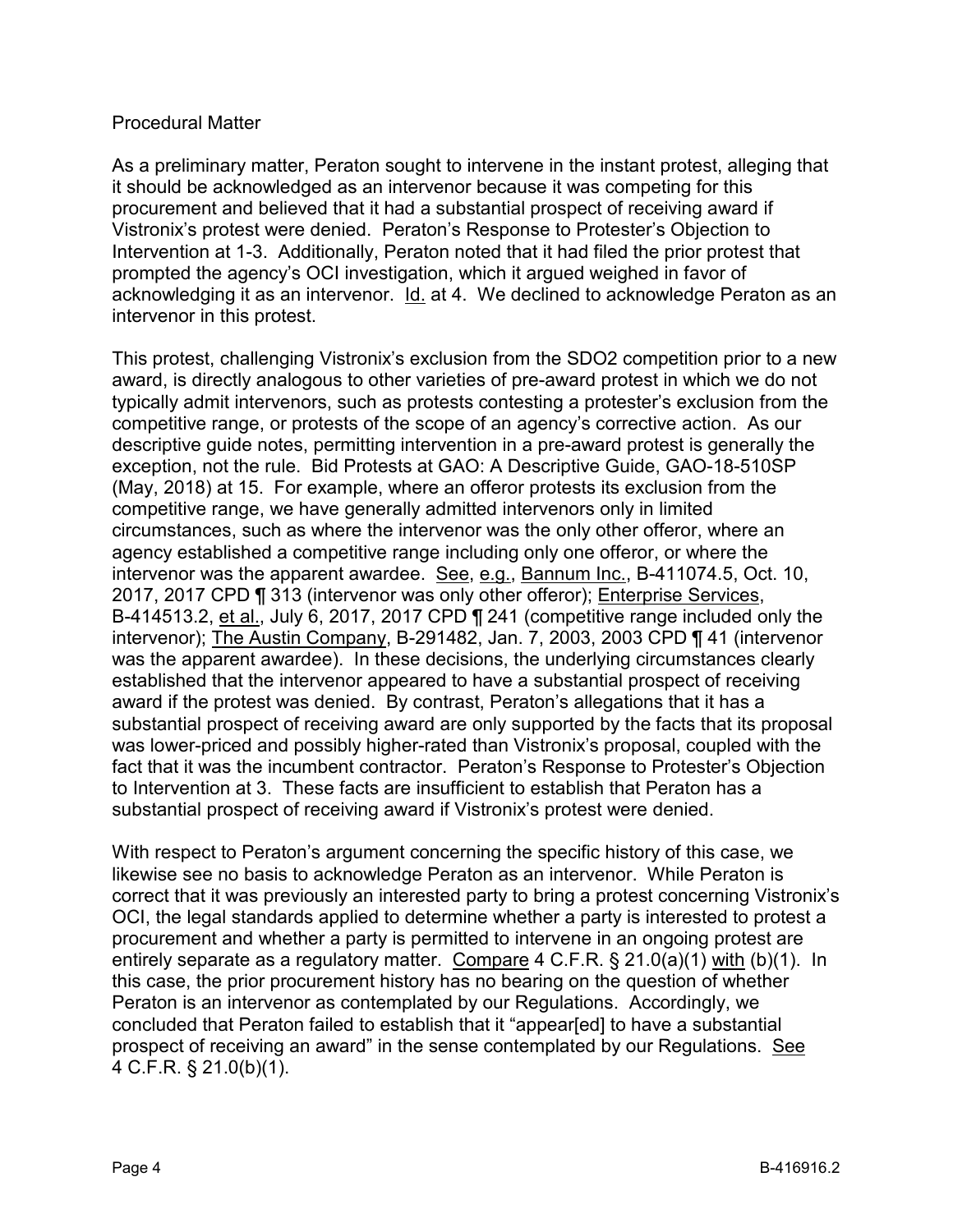## Timeliness of OCI Challenge

The agency argues that this protest is untimely, because the protester's agency-level protest was also untimely. See Request for Dismissal at 8-12. Specifically, the agency notified the protester on April 10 that there was an unmitigatable conflict of interest, and that the SDO2 task order would be rescinded. Id. at 11. The agency contends that this email, at the latest, provided the protester with knowledge of its basis of protest. Id. at 11-12. Because the protester's agency-level protest was not filed until May 3, more than 10 days after April 10, the agency contends that the agency-level protest was untimely. Id.

Under our Bid Protest Regulations, a matter initially protested to the contracting agency will be considered timely by our Office only if the agency protest was filed within the time limits provided by our Regulations, unless the contracting agency imposes a more stringent time for filing, in which case the agency's time for filing will control. 4 C.F.R. § 21.2(a)(3). In this case, no party suggests that the agency's regulations impose a more stringent time for filing, so the timeliness rules provided by our Regulations are appropriately applied to the protester's agency-level protest. Where, as here, the protester is challenging its exclusion from the competition, the protester was required to file its agency-level protest within ten days of when it knew or should have known it was excluded from the competition. See 4 C.F.R. § 21.2(a)(2)

The protester contends that its agency-level protest was timely because the agency's April 10 email did not clarify which of the several alleged OCIs the agency found to be unmitigatable, and, more significantly, did not specifically indicate that the protester was excluded from the corrective action source selection for the SDO2 task order. Protester's Response to Request for Dismissal at 6-7. According to the protester, our prior decisions have concluded that a protester need not protest an agency's OCI findings prior to award unless the agency has made it clear that the protester is excluded from the competition.<sup>[4](#page-4-0)</sup> ld. at 4-5 (citing Guident Techs., Inc., B-405112.3,

First, we do not agree that this protest represents a challenge to the terms of the solicitation because the decisions relied on by the protester for that proposition are inapposite. The decisions cited by the protester involved protesters challenging OCI findings concerning other offerors, or protesters challenging OCI determinations that affected the terms under which the protester would be able to compete in an ongoing (continued...)

<span id="page-4-0"></span><sup>&</sup>lt;sup>4</sup> Alternatively, the protester argues that its agency-level protest was timely because its protest is analogous to a challenge to the terms of the solicitation, and, unlike GAO's Bid Protest Regulations, the Federal Acquisition Regulation (FAR) contains no provision concerning the timeliness of agency-level protests of alleged solicitation improprieties where no closing time has been established. Protester's Response to Request for Dismissal at 6-7 (citing FAR § 33.103(e)). The protester contends that, because the agency has not set a new time for the receipt of proposals and the agency-level protest was filed prior to award, the agency-level protest was therefore timely under the FAR, and this protest should also be considered timely. Id.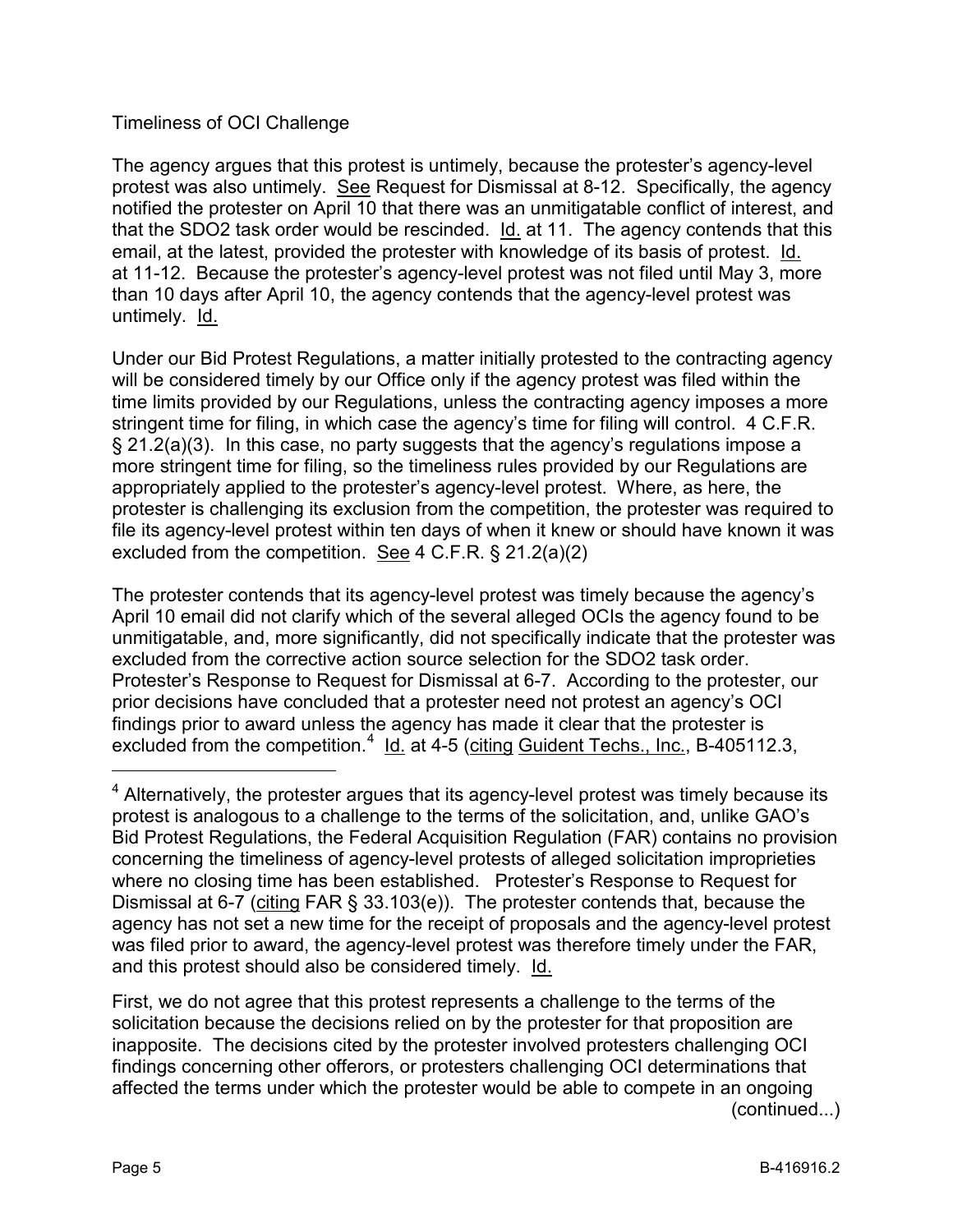June 4, 2012, 2012 CPD ¶ 166 at 6 n.4; Abt Assocs., Inc., B-294130, Aug. 11, 2004, 2004 CPD ¶ 174 at 2; and Gov't Bus. Servs. Grp., B-287052, et al., Mar. 27, 2001, 2001 CPD ¶ 58 at 12). In this regard, the protester notes that the April 10 email did not indicate that the protester was excluded from the ongoing competition, and the agency had not ruled out a waiver of the OCI. Protester's Response to Request for Dismissal at 6-7. In sum, the protester maintains that agency did not clearly indicate that the protester was excluded from the competition until the agency responded to the protester's questions on April 24. Id. Since the protester filed its agency-level protest within ten days of April 24, the protester argues that its protest is timely.

We find the protester's arguments to be unpersuasive. The April 10 email clearly indicated that the agency had found an unmitigatable OCI and the agency was rescinding Vistronix's task order on that basis. See Protest, exh. E, Email from Contracting Officer to Vistronix, Apr. 10, 2019. Additionally, the agency's corrective action notice indicated that the agency would either reaffirm the existing award, or reassess the award and make a new source selection decision, if necessary. See

 $\overline{a}$ 

Second, even were this case a challenge to the terms of the solicitation, we would reach the same result. As noted above, our Regulations provide that a matter initially protested to a contracting agency will be considered timely by our Office only if the agency protest was filed within the time limits provided by our Regulations, unless the contracting agency imposes a more stringent time for filing, in which case the agency's time for filing will control. See, e.g., Knight Point Systems, LLC, B-414802, Sept. 20, 2017, 2017 CPD ¶ 306 at 5 (citing 4 C.F.R. § 21.2(a)(3)). Where, as here, no closing time has been established, our Regulations provide that challenges to the terms of the solicitation must be filed within ten days. 4 C.F.R. § 21.2(a)(1). Even accepting, for the sake of argument, the protester's reading of the relevant FAR provisions, those provisions would impose a less stringent timeliness standard than that provided by our Regulations and so would not displace the timeliness requirements of our Regulations.

<sup>(...</sup>continued)

procurement. See, e.g., Honeywell Tech. Solutions, Inc., B-400771; B-400771.2, Jan. 27, 2009, 2009 CPD ¶ 49 at 5-6 (OCI protest was due by the date set for receipt of proposals where the protester had notice before the date of proposal submission that the agency had determined that another offeror was eligible for award notwithstanding an alleged OCI); A Squared Joint Venture, B-413139; B-413139.2, Aug. 23, 2016, 2016 CPD ¶ 243 at 9 (where agency expressly informed offeror that it had an OCI and that the OCI would preclude it from award unless the offeror implemented mitigations, protest of agency's OCI determination was due by the date set for receipt of proposals). Those cases are clearly distinguishable from the present case because, here, the protester is not challenging the ground rules of an ongoing competition, but rather the agency's decision to specifically exclude it from the competition entirely. On these facts, the protest should have been filed within ten days of when the protester knew or should have known it was excluded. 4 C.F.R. § 21.2(a)(2).